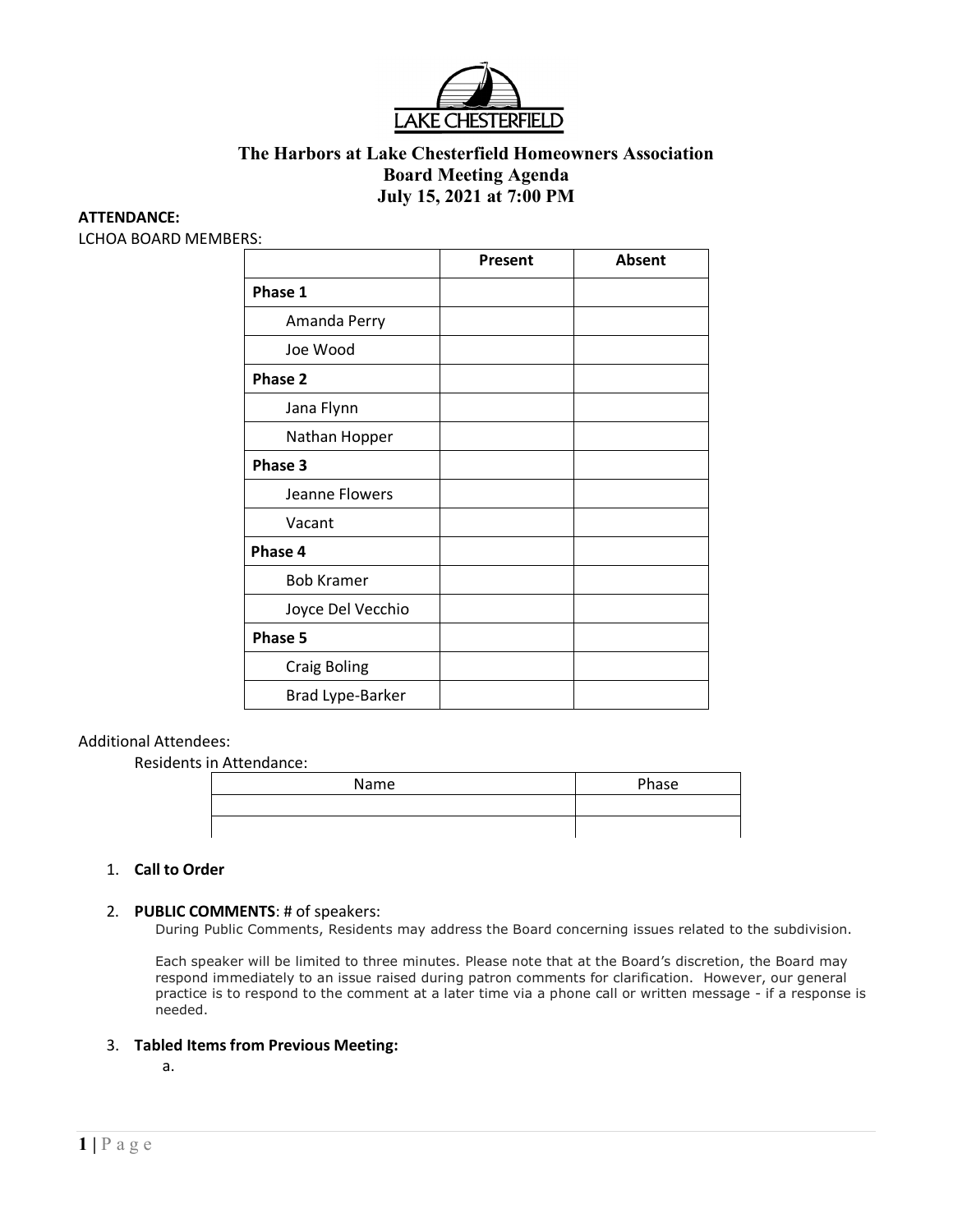

# **The Harbors at Lake Chesterfield Homeowners Association Board Meeting Agenda July 15, 2021 at 7:00 PM**

## 4. **Action Items Completed between Meeting**:

a. 134 Boathouse Drive—homeowners submitted additional pictures and material lists requested by the board. Based on the additional information, the vote was taken via email.

| <b>Yes Votes</b> | No Votes | Abstentions |
|------------------|----------|-------------|
|                  |          |             |

## 5. **Manager Report**

- a. Updates sent to Board via email
	- Ballot status
	- Security Company update- Hackett/PASS
	- Meetings this week- LEM, Appfolio, Aramark, PASS
	- Pool/Clubhouse issues for the month
	- Protocol for vacation/emergency contact lists year round

## 6. **Committee Reports**

## a. **Pool Committee**

*Committee members*: Jana Flynn, Chair; *Additional Board Members*: Amanda Perry

- i. Discussion of current rules
- ii. Update on Birch Tree
- iii. General Update

## b. **Architectural Control Committee**

*Committee Members*: Craig Boling, Chair; *Additional Board Member*: Nathan Hopper

i. General Update

## c. **Legal & Operational Committee**

*Committee Members*: Joyce Del Vecchio, Chair; *Additional Board Members*: Jana Flynn, Nathan Hopper; *Additional Members*: NA

i. General Update

## d. **Finance Committee**

*Committee Members*: Chair position is VACANT; *Additional Board Member*: Jeanne Flowers; *Additional Members*: Chris Schepis

- i. Updates on transition to LEM for financial management
- ii. Monthly Summary

# e. **Marina Club Committee**

*Committee Members*: Brad Lype-Barker, Chair; *Additional Members*: Sam Hoene, Hayley Hopper

- i. General Update
- ii. Presentation of bid for back stairs and front bridge